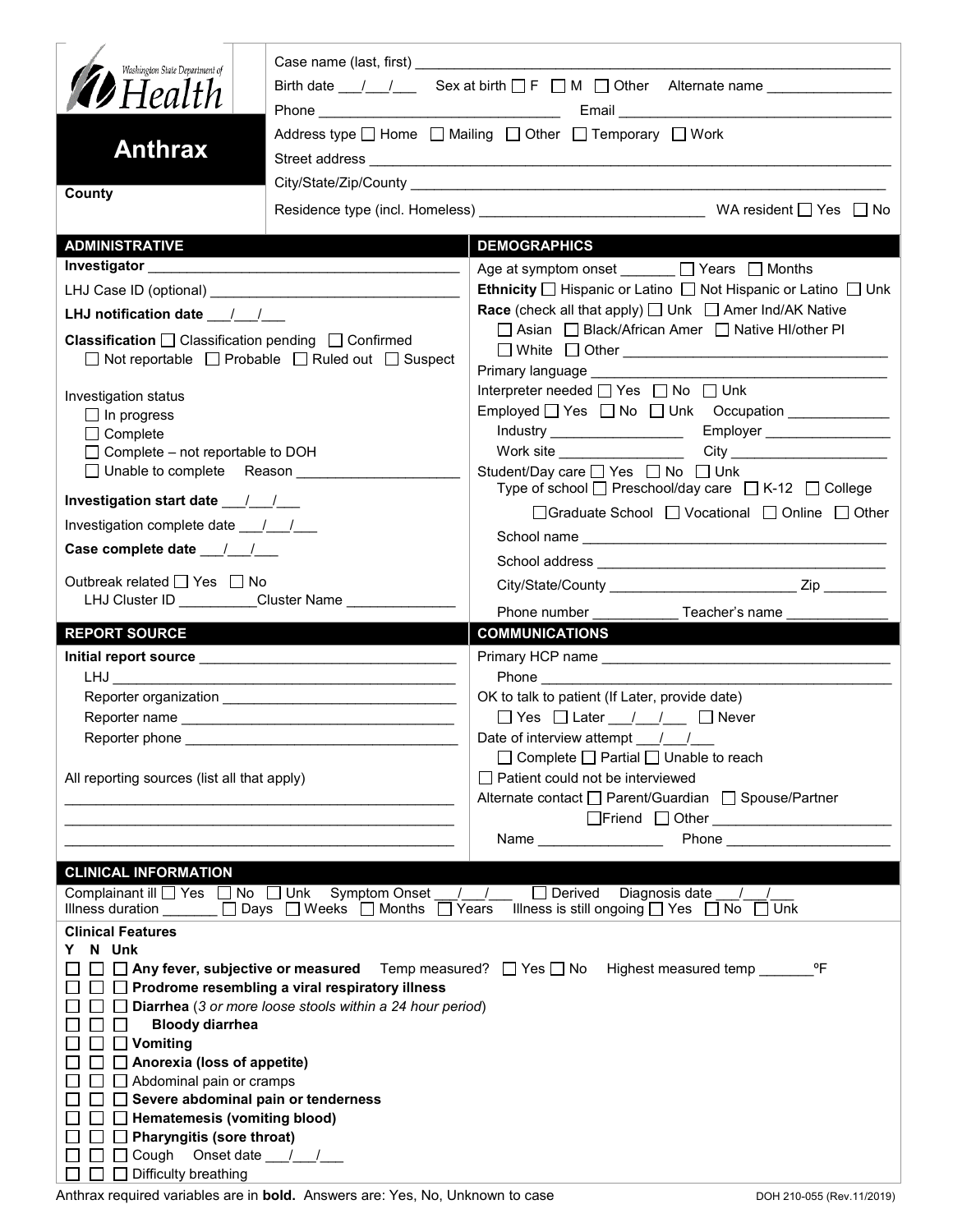| LHJ Case ID<br>Case Name                                                                                                                                                                                                                                                                                                                                                                                                                                                                                                                                                                                                                                                                                                                                                                                                                                                                                                                                                             |  |  |  |
|--------------------------------------------------------------------------------------------------------------------------------------------------------------------------------------------------------------------------------------------------------------------------------------------------------------------------------------------------------------------------------------------------------------------------------------------------------------------------------------------------------------------------------------------------------------------------------------------------------------------------------------------------------------------------------------------------------------------------------------------------------------------------------------------------------------------------------------------------------------------------------------------------------------------------------------------------------------------------------------|--|--|--|
| N Unk<br>Y.<br>$\Box$ Dyspnea (shortness of breath)<br>$\Box$ $\Box$ Chest pain<br>$\Box$ Cyanosis<br>$\Box$ $\Box$ Hypoxia                                                                                                                                                                                                                                                                                                                                                                                                                                                                                                                                                                                                                                                                                                                                                                                                                                                          |  |  |  |
| $\Box$ $\Box$ Acute respiratory distress<br>$\Box$ Radiological evidence of mediastinal widening<br>$\Box$ Radiological evidence of pleural effusion<br>$\Box$ Meningitis/meningoencephalitis                                                                                                                                                                                                                                                                                                                                                                                                                                                                                                                                                                                                                                                                                                                                                                                        |  |  |  |
| $\Box$ $\Box$ Coma<br>$\Box$ Lymphadenopathy Location $\Box$ Postauricular $\Box$ Other cervical $\Box$ Generalized $\Box$ Unk                                                                                                                                                                                                                                                                                                                                                                                                                                                                                                                                                                                                                                                                                                                                                                                                                                                       |  |  |  |
| □ Cervical edema<br>□ □ Painless skin lesion developing papular through vesicular to black eschar with non-tender swollen rim<br>$\Box$ Painless mucosal lesion in the oropharynx<br>$\Box$ $\Box$ Shock<br>$\Box$ Signs of septicemia                                                                                                                                                                                                                                                                                                                                                                                                                                                                                                                                                                                                                                                                                                                                               |  |  |  |
| <b>Type of Anthrax</b><br>$\Box$ Cutaneous anthrax<br>$\Box$ Inhalation anthrax<br>$\Box$ Oropharyngeal anthrax<br>$\Box$ Gastrointestinal anthrax<br><b>Vaccination</b>                                                                                                                                                                                                                                                                                                                                                                                                                                                                                                                                                                                                                                                                                                                                                                                                             |  |  |  |
| N Unk<br>Y.<br>$\Box$ Anthrax vaccine in past                                                                                                                                                                                                                                                                                                                                                                                                                                                                                                                                                                                                                                                                                                                                                                                                                                                                                                                                        |  |  |  |
| Vaccine information available $\Box$ Yes $\Box$ No<br>Vaccine lot number                                                                                                                                                                                                                                                                                                                                                                                                                                                                                                                                                                                                                                                                                                                                                                                                                                                                                                             |  |  |  |
| <b>Physician Reporting/Patient Health Care</b><br>Date first seen by health care provider / /<br>Location where first seen<br>Hospitalization                                                                                                                                                                                                                                                                                                                                                                                                                                                                                                                                                                                                                                                                                                                                                                                                                                        |  |  |  |
| Y N Unk<br>□ D Hospitalized at least overnight for this illness Facility name __<br>$\mathbb{R}^n$<br>Hospital admission date __/__/___ Discharge __/__/___ HRN _____________________<br>Disposition □ Another acute care hospital Facility name ________________________<br>$\Box$ Died in hospital<br>□ Long term acute care facility Facility name<br>$\Box$ Long term care facility Facility name<br>□ Non-healthcare (home) □ Unk □ Other                                                                                                                                                                                                                                                                                                                                                                                                                                                                                                                                       |  |  |  |
| Admitted to ICU Date admitted to ICU /// Date discharged from ICU //<br>Mechanical ventilation or intubation required<br>Still hospitalized As of / /                                                                                                                                                                                                                                                                                                                                                                                                                                                                                                                                                                                                                                                                                                                                                                                                                                |  |  |  |
| N Unk<br>Y<br>$\Box$ $\Box$ Died of this illness<br>Death date / /<br>Please fill in the death date information on the Person Screen<br>Autopsy performed<br>⊔<br>Death certificate lists disease as a cause of death or a significant contributing condition<br>$\Box$<br>Location of death $\Box$ Outside of hospital (e.g., home or in transit to the hospital) $\Box$ Emergency department (ED)<br>$\Box$ Inpatient ward $\Box$ ICU $\Box$ Other                                                                                                                                                                                                                                                                                                                                                                                                                                                                                                                                 |  |  |  |
| RISK AND RESPONSE (Ask about exposures [1-60 days for inhalation, 1-12 days for cutaneous, and 1-7 days for<br>gastrointestinal or oropharyngeal] before symptom onset)<br><b>Travel</b><br>Setting 1                                                                                                                                                                                                                                                                                                                                                                                                                                                                                                                                                                                                                                                                                                                                                                                |  |  |  |
| Setting 2<br>Setting 3<br>Travel out of<br>County/City ____________________<br>□ County/City ____________________<br>County/City ________________<br>$\mathbf{L}$<br>State __________________________<br>$\mathbf{I}$<br>Country _________________________<br>Other the contract of the contract of the contract of the contract of the contract of the contract of the contract of the contract of the contract of the contract of the contract of the contract of the contract of the cont<br>Other the contract of the contract of the contract of the contract of the contract of the contract of the contract of the contract of the contract of the contract of the contract of the contract of the contract of the cont<br>Other the contract of the contract of the contract of the contract of the contract of the contract of the contract of the contract of the contract of the contract of the contract of the contract of the contract of the cont<br>Destination name |  |  |  |
| Start and end dates<br>$\left  \begin{array}{cc} \end{array} \right $<br>to<br>to<br>to<br><b>Risk and Exposure Information</b><br>N Unk<br>Y.<br>$\Box$ Is case a recent foreign arrival (e.g., immigrant, refugee, adoptee, visitor) Country expression and the set of $\Box$                                                                                                                                                                                                                                                                                                                                                                                                                                                                                                                                                                                                                                                                                                      |  |  |  |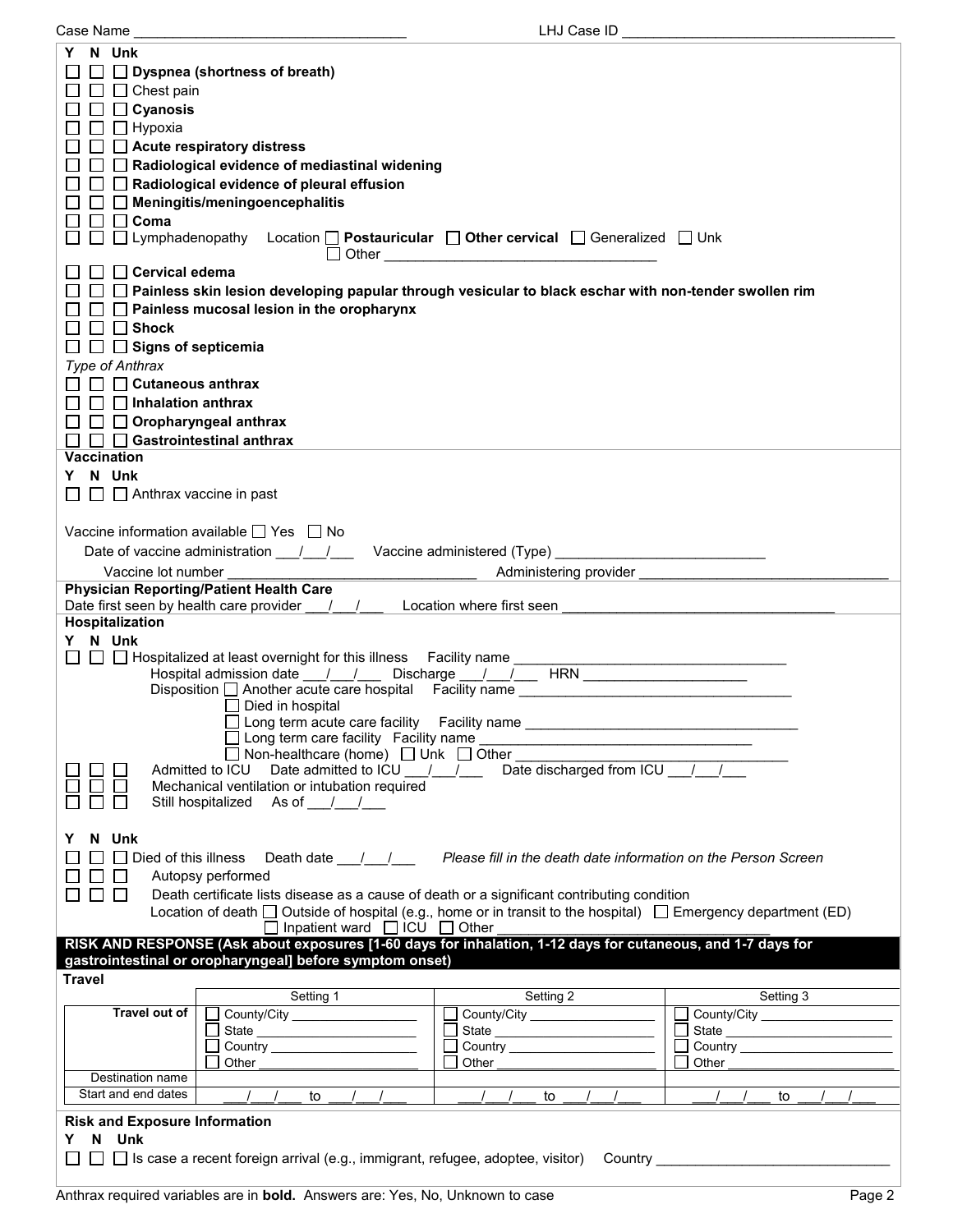| LHJ Case ID<br>Case Name                                                                                                                                                                                                                                                                                                                                                                                                                                                                                                                                                                                                                                                                                                             |  |  |  |
|--------------------------------------------------------------------------------------------------------------------------------------------------------------------------------------------------------------------------------------------------------------------------------------------------------------------------------------------------------------------------------------------------------------------------------------------------------------------------------------------------------------------------------------------------------------------------------------------------------------------------------------------------------------------------------------------------------------------------------------|--|--|--|
| $\Box$ Does the case know anyone else with similar symptoms or illness III contact's onset date $\Box$<br>Contact setting/relationship to case □ Common Event □ Common meal □ Day care □ Female sexual partner<br>$\Box$ Male sexual partner $\Box$ Friend $\Box$ Household contact $\Box$ Workplace<br>$\Box$ Travel contact $\Box$ Other                                                                                                                                                                                                                                                                                                                                                                                           |  |  |  |
| U Travel contact Dumer Other University camping, sports, yard work<br>Outdoor or recreational activities (e.g., lawn mowing, gardening, hunting, hiking, camping, sports, yard work)<br>Activity □ Outdoor recreation □ Cabin □ Hunting □ Lawn mowing □ Other _________________<br>Consumed raw or undercooked meat Date ///                                                                                                                                                                                                                                                                                                                                                                                                         |  |  |  |
| $\Box$ Wildlife or wild animal exposure<br>$\Box$ Hunted or skinned animals<br>Contact with animal carcass Date / /                                                                                                                                                                                                                                                                                                                                                                                                                                                                                                                                                                                                                  |  |  |  |
| Contact with unprocessed animal products (e.g., hide, hair, will, meat) Date 11<br>Bone                                                                                                                                                                                                                                                                                                                                                                                                                                                                                                                                                                                                                                              |  |  |  |
| Hair<br>Hide<br>Raw meat                                                                                                                                                                                                                                                                                                                                                                                                                                                                                                                                                                                                                                                                                                             |  |  |  |
| Wool<br>Any contact with animals at home or elsewhere<br>Cattle, cow or calf                                                                                                                                                                                                                                                                                                                                                                                                                                                                                                                                                                                                                                                         |  |  |  |
| Goat<br>Sheep                                                                                                                                                                                                                                                                                                                                                                                                                                                                                                                                                                                                                                                                                                                        |  |  |  |
| Other than the contract of the contract of the contract of the contract of the contract of the contract of the<br>$\Box$ Inhalation of dust from soil, grain, or hay<br>$\Box$ Injected drugs not prescribed by a doctor, even if only once or a few times Describe                                                                                                                                                                                                                                                                                                                                                                                                                                                                  |  |  |  |
| (Potential) Occupational exposure<br>Lab worker                                                                                                                                                                                                                                                                                                                                                                                                                                                                                                                                                                                                                                                                                      |  |  |  |
| Agricultural worker<br>Work with animals or animal products (e.g., research, veterinary medicine, slaughterhouse)                                                                                                                                                                                                                                                                                                                                                                                                                                                                                                                                                                                                                    |  |  |  |
| Wildlife worker<br>Veterinarian                                                                                                                                                                                                                                                                                                                                                                                                                                                                                                                                                                                                                                                                                                      |  |  |  |
| Other<br>Date handled suspicious mail $\frac{1}{1}$ / Date in room with suspicious mail $\frac{1}{1}$                                                                                                                                                                                                                                                                                                                                                                                                                                                                                                                                                                                                                                |  |  |  |
| Nearby when suspicious mail opened Date ///<br>1111                                                                                                                                                                                                                                                                                                                                                                                                                                                                                                                                                                                                                                                                                  |  |  |  |
| <b>Exposure and Transmission Summary</b><br>N Unk<br>Y                                                                                                                                                                                                                                                                                                                                                                                                                                                                                                                                                                                                                                                                               |  |  |  |
| $\Box$ Epi-linked to a documented anthrax environmental exposure<br>$\Box$ Epidemiologic link to a confirmed human case<br>$\Box$ Epidemiologic link to a documented exposure                                                                                                                                                                                                                                                                                                                                                                                                                                                                                                                                                        |  |  |  |
| Likely geographic region of exposure □ In Washington - county _____________ □ Other state __________<br>$\Box$ Unk<br>Not in US - country ______________                                                                                                                                                                                                                                                                                                                                                                                                                                                                                                                                                                             |  |  |  |
| International travel related □ During entire exposure period □ During part of exposure period □ No international travel                                                                                                                                                                                                                                                                                                                                                                                                                                                                                                                                                                                                              |  |  |  |
| <b>Suspected exposure type</b> $\Box$ Foodborne $\Box$ Animal related $\Box$ Person to person $\Box$ Unk                                                                                                                                                                                                                                                                                                                                                                                                                                                                                                                                                                                                                             |  |  |  |
| <b>Describe Describe</b><br>Suspected exposure setting □ Day care/Childcare □ School (not college) □ Home □ Work □ College □ Military                                                                                                                                                                                                                                                                                                                                                                                                                                                                                                                                                                                                |  |  |  |
| □ Correctional facility □ Place of worship □ Laboratory □ Long term care facility □ Homeless/shelter<br>□ International travel □ Out of state travel □ Transit □ Social event □ Large public gathering □ Restaurant<br>$\fbox{Hotel/motel/hostel} \fbox{Dther} \underline{\hbox{I\hskip -2pt Dther} \underline{\hbox{I\hskip -2pt Dler} \underline{\hbox{I\hskip -2pt Dler} \underline{\hbox{I\hskip -2pt Dler} \underline{\hbox{I\hskip -2pt Dler} \underline{\hbox{I\hskip -2pt Dlic} \underline{\hbox{I\hskip -2pt Dlic} \underline{\hbox{I\hskip -2pt Dlic} \underline{\hbox{I\hskip -2pt Dlic} \underline{\hbox{I\hskip -2pt Dlic} \underline{\hbox{I\hskip -2pt Dlic} \underline{\hbox{I\hskip -2pt Dlic} \underline{\hbox{I\$ |  |  |  |
| Exposure summary                                                                                                                                                                                                                                                                                                                                                                                                                                                                                                                                                                                                                                                                                                                     |  |  |  |
|                                                                                                                                                                                                                                                                                                                                                                                                                                                                                                                                                                                                                                                                                                                                      |  |  |  |
| Suspected transmission type □ Person to person □ Unk □ Other ___________________<br>Suspected transmission setting (check all that apply) $\Box$ Day care/Childcare $\Box$ School (not college) $\Box$ Doctor's office                                                                                                                                                                                                                                                                                                                                                                                                                                                                                                               |  |  |  |
| □ Hospital ward □ Hospital ER □ Hospital outpatient facility □ Home □ Work □ College □ Military<br>□ Correctional facility □ Place of worship □ Laboratory □ Long term care facility □ Homeless/shelter<br>□ International travel □ Out of state travel □ Transit □ Social event □ Large public gathering □ Restaurant                                                                                                                                                                                                                                                                                                                                                                                                               |  |  |  |
| Describe                                                                                                                                                                                                                                                                                                                                                                                                                                                                                                                                                                                                                                                                                                                             |  |  |  |